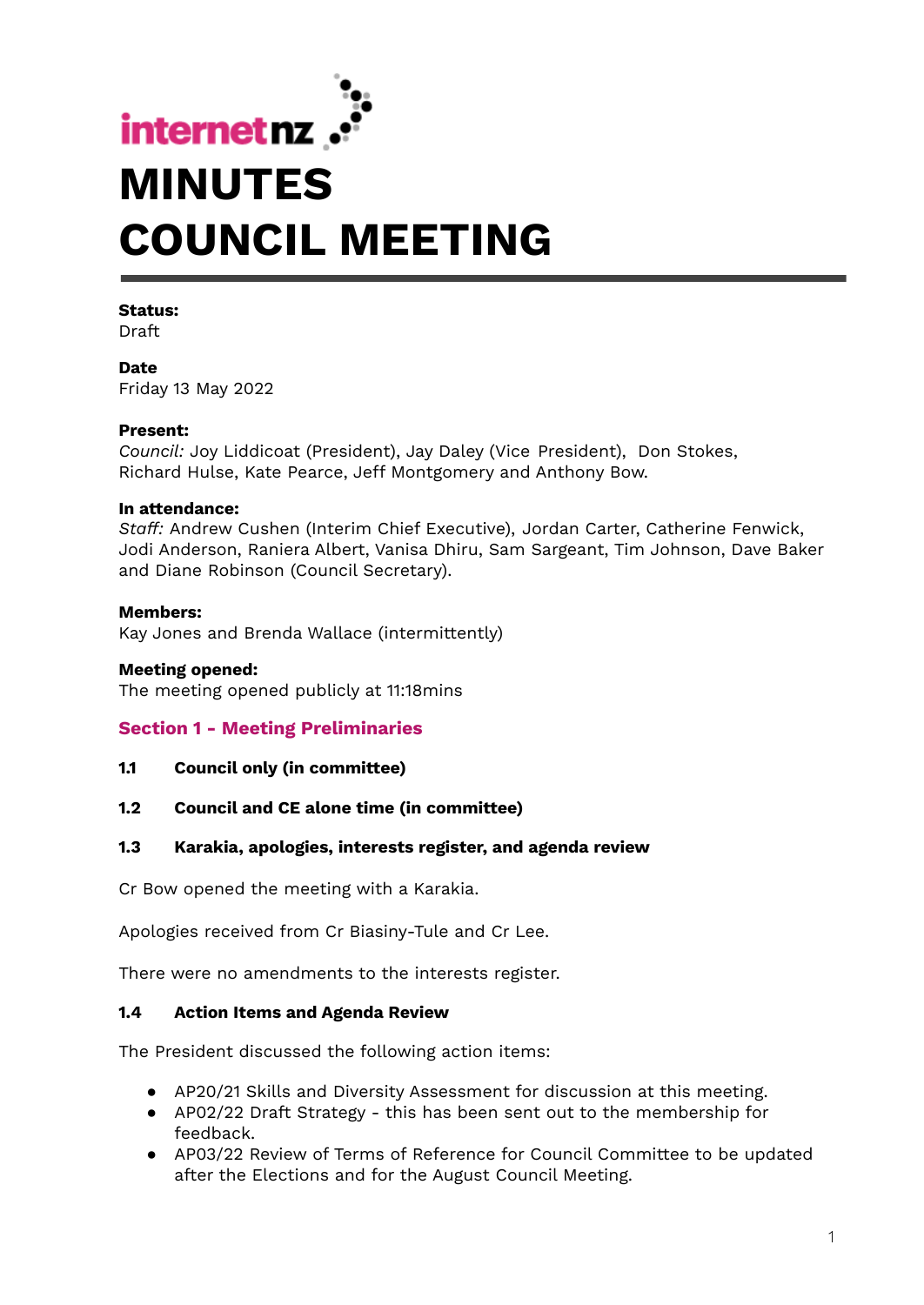● AP04/21 Role Definition of the Returning Officer has been completed and for discussion at this meeting.

## **1.4.1 Anita Killeen, DNCL Independent Director | Thank you Jordan Carter**

Anita joined the meeting briefly to formally thank Jordan Carter on behalf of the DNCL Board for his service to the InternetNZ Group and as the Chair of the DNCL Board. Anita advised it has been an absolute pleasure to work with Jordan over the past two years and she congratulated Jordan for 19 years of service and thanked him for his leadership and collegiality.

*Jordan left the meeting.*

# **Section 2 - Matters for Decision**

### **2.1 Review the Council Matrix for Skills and Diversity**

The President talked to the Council about the Skills and Diversity Matrix:

- There are two independent directors that are appointed for Council outside of the Council that is elected by the membership.
- Council undertakes the skills and diversity matrix on an annual basis in October, the results are published in Council papers in December.
- Cr Bow was reappointed as an Independent Director in February 2022. It was agreed to wait until after this year's elections to appoint the second independent director.
- The skills / diversity matrix will help determine the second independent director by addressing any gaps in the new Council composition.

Council was asked to confirm the template of the Skills and Diversity Matrix, in particularly look at specific skills and their weighting and the following feedback was given:

- Consider Product Development, Innovation and Commercialisation weighting is a "high" weighting area, given the changes in our recent strategy process. It was agreed by Council that this could be dropped from a high weighting.
- Discussed recalculating the October survey to include only the results of Council members that will make up this year's Council (excluding those restanding or who's term is completed). This should assist and inform the membership of the current skills on Council.
- Governance Attributes Finance, Stakeholder and Governance experience currently have no weighting set against their criteria. With the new strategy the weighting for these areas should be set at 'High'.
- Some of the competencies could be in a Councillor role description.
- Suggestion to staff to seek some independent advice on the skills and diversity matrix.
- Focus on Impact to be changed to "high".
- Note that the policy for Independent Directors is up for review.
- Communicate to members who will remain as existing Council for 2022 and those that are up for re-election or completing their terms.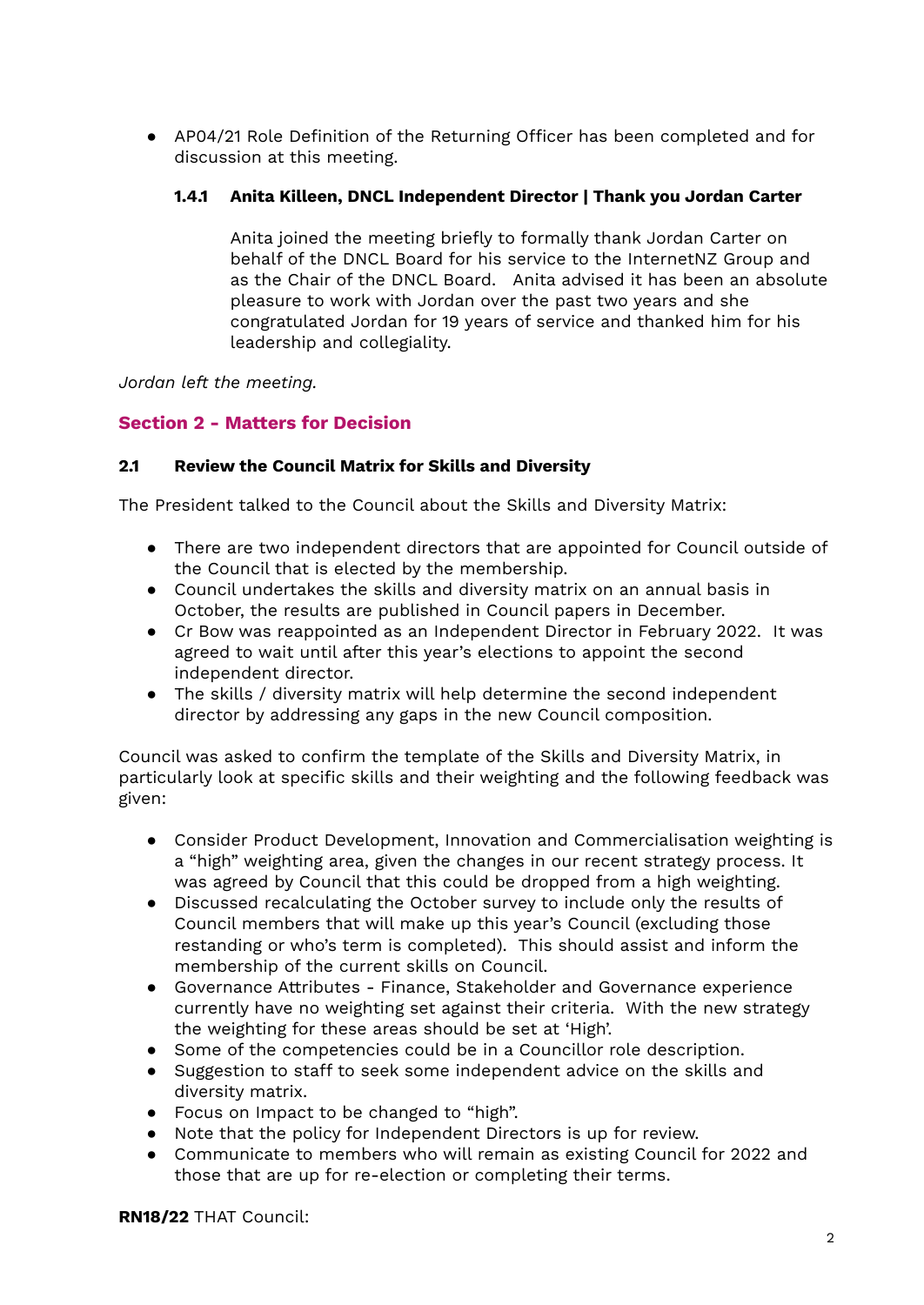- a) Specifically consider whether Product Development, Innovation and Commercialisation is a "high" weighting area, given the changes in our recent strategy process. Agreed.
- b) Agree that the Skills and Diversity matrix be revised by the President and CEO to incorporate feedback from today's discussion. Council to re-discuss and then approve by way of Evote.
- c) Agree to undertake the Skills and Diversity Survey in September 2022 after the Council elections. An assessment report to be provided at the October Council meeting.

(Cr Hulse / Cr Bow) **CARRIED U**

**AP09/22** The President and Chief Executive to revise the matrix based on feedback provided and seek approval with Council via an Evote.

**AP10/02** Staff to recalculate the Skills and Diversity matrix assessment (from Oct 2022) to only include the Council who remain on Council as at July 2022.

### **2.2 AGM and Returning Officer Role**

Andrew talked to the paper and advised that the following actions were undertaken since the previous paper:

- Feedback from the 2021 candidates has been undertaken.
- Event delivery options were carefully considered by staff in relation to the pandemic. The key recommendation is for Option 1 for Online only to support maximum participation.
- Returning Officer position description has now been well defined.
- Support for nominees, Council and staff during the election period written up for consideration by Council.
- The countback process that can be applied in the event of existing Councillors filling the Vice president role and creating a vacancy in the general elected Council space will be applied.

The President's opening remarks was that the Council had a preliminary discussion about the paper and affirmed the annual election cycle is to be run in the normal ways, as business as usual. Election processes must reflect our values, including being open sourced, transparent and hands off regulation (except as needed to ensure a fair election). The President advised that the Council appreciated the spirit of material prepared by staff, however some proposals were not appropriate and there were better alternatives. She noted the draft Candidate Pack had not been included in the papers and Andrew would send it separately. She asked Council to provide their feedback:

**●** The experience for the AGM should be an equitable experience for all, making use of the technology available. The majority of Council felt that the Online first experience would be best suited at this time, noting the hybrid model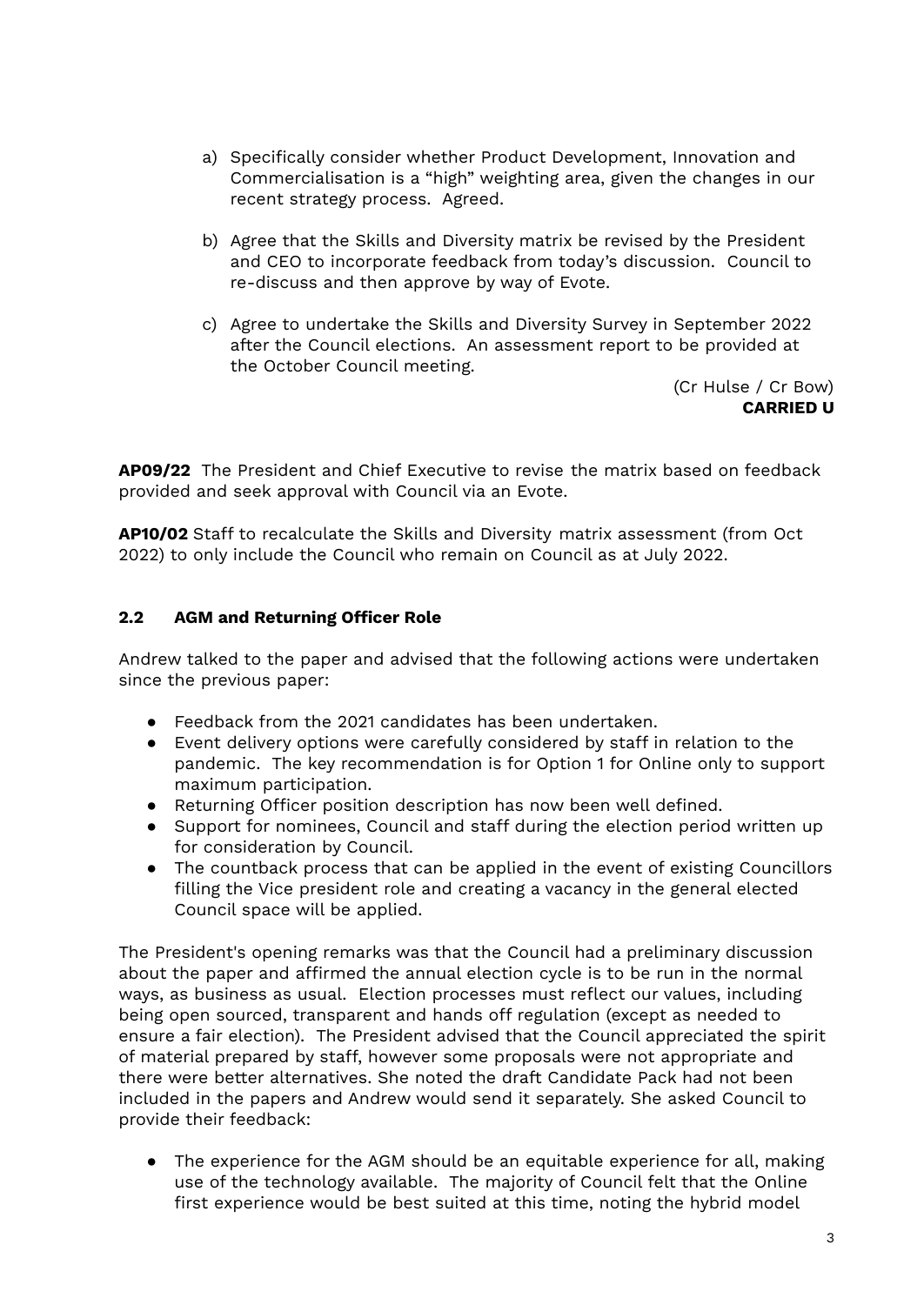will be considered for the AGM 2023.

- **●** Councillors agreed that staff/Returning Officer should not be involved in nomination checks e.g. social media channel searches etc. Rather, candidates should be briefed on the no surprises approach and the declarations they will be asked to make if elected.
- **●** The President and Vice President will be moderators of the members' discussion list; if that is needed during the election process.
- **●** Communication Channels members should be encouraged to communicate in all the channels that are available for discussion re Elections (members discuss, nethub) rather than narrowing to only one. Members-discuss is to remain and members should not be forced to use only one space for communications as this created inequities in participation. The chief Executive noted that staff are considering new communication spaces for modernisation and to make them more accessible.

### **RN19/22** THAT Council:

- a) Approve the AGM to be held online only.
- b) Approve the appointment of a Returning Officer for the 2022 InternetNZ Council Election.
- c) Approve the appointment of Grant Thornton as Scrutineer for the 2022 InternetNZ Council Election.
- d) Consider revised guidelines which will be sent to Council for approval via evote.

(President / Cr Pearce) **CARRIED U**

### **2.3 .nz Policy Review**: **Harms Focus**

Cr Pearce spoke to the paper and advised that in order to achieve the InternetNZ's strategy and workplan for 2022/23 that there would need to be a shift in focus to use the .nz Policy to respond to the concerns on online harm.

Two recommendations brought forward are Rec 21 trusted notifier regime tool and Rec 23 for InternetNZ to introduce a requirement for registrars to meet minimum security standards.

The President thanked the .nz Policy Committee for their work on these matters.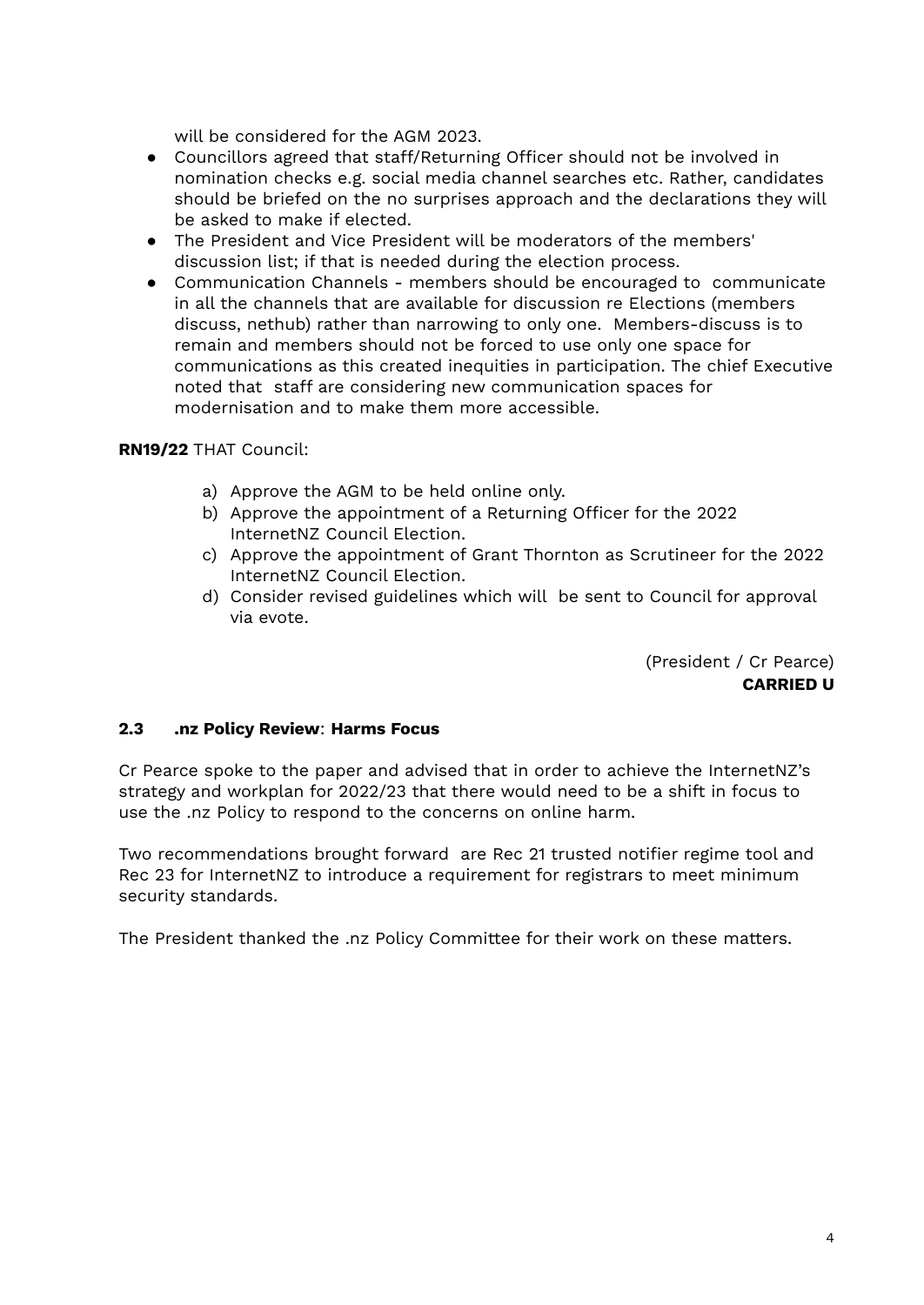**RN20/22** THAT Council:

● Agree with the recommendation that the .nz Policy Review focus is shifted towards managing online harm, which will fulfil the commitments noted in the 2022/2023 work plan.

> (Cr Montomery/ Cr Stokes) **CARRIED U**

### **Section 3 – Matters for Discussion**

### **3.1 President's Report**

**RN21/22** That the President's report be received.

**RN22/22** Council acknowledged the death of Frank March, Fellow and former President of InternetNZ, recognising his many contributions to the Society and the wider Internet community.

> (President / Cr Stokes) **CARRIED U**

#### **3.2 Management Items for Discussion**

The President advised that she has discussed and agreed with Vice President Jay Daley to attend in person the ICANN Meeting in The Hague on the 13-16 June 2022 as he is already participating.

**RN23/22** That the Management Items be received.

(All Council) **CARRIED U**

### **3.3 Council Cultural Capability Plan**

Council acknowledged the importance of this historical moment for InternetNZ.

The President thanked Raniera Albert, Chief Advisor Māori and Te Puni Māori team for their work on the plan.

Andrew introduced the Cultural Capability Plan and advised it would link with the internal cultural plan that staff would undertake as part of our approach to being a Te Tiriti o Waitangi centric organisation.

Council discussion and feedback included:

- Tikanga in technology to think about how to incorporate.
- External focus understanding the lived experiences or issues facing Māori on the use of the Internet and how these problems are perceived.
- The plan to strike a bit more of balance with regard to internal capability and also focussing on external for the most impact.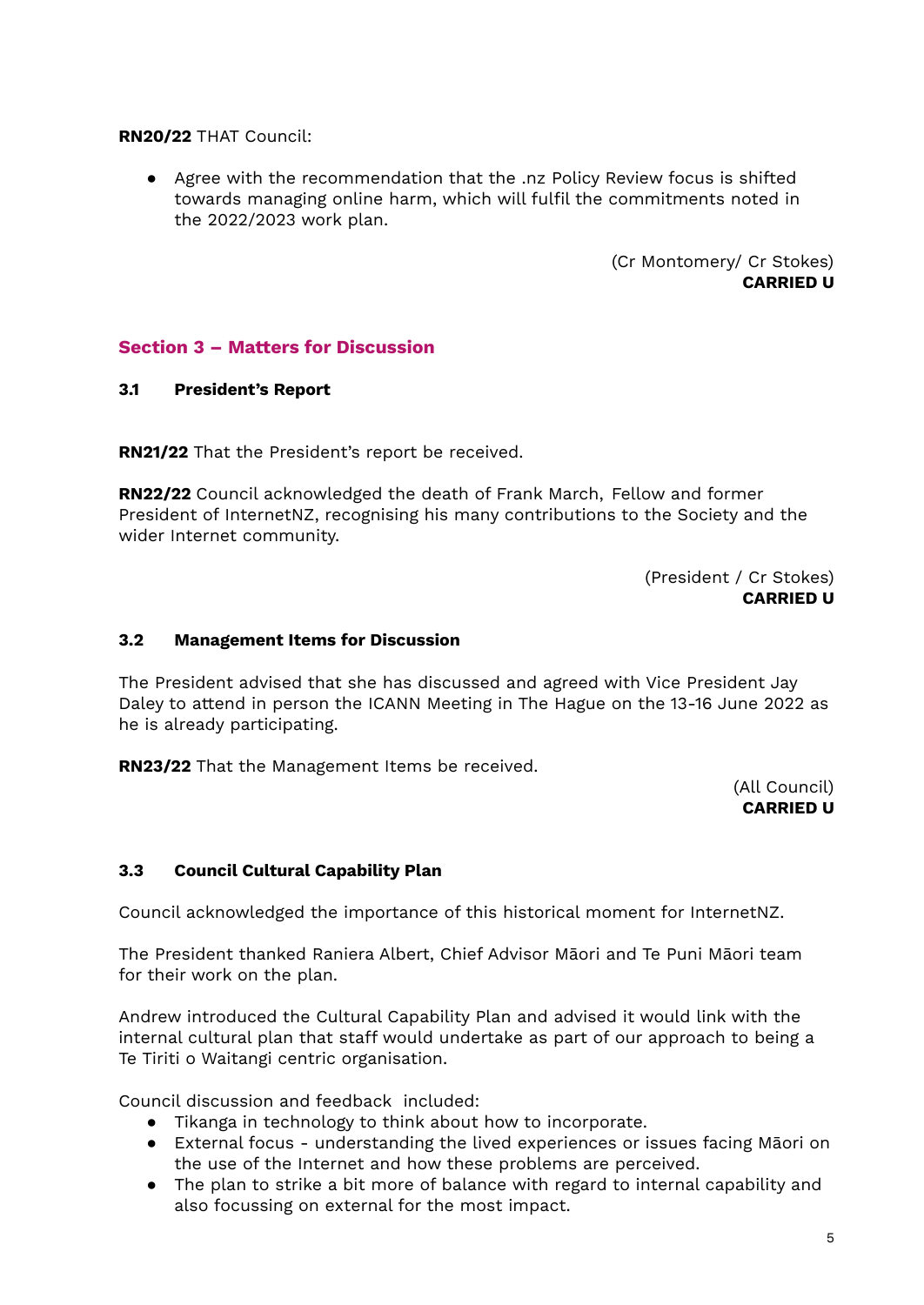● Councillors encouraged to share experience and support each other according to their experience and capability.

**RN24/22** That Council approve the Cultural Capability Plan.

(President / Cr Pearce) **CARRIED U**

### **Section 4 - Consent Agenda**

### **4.1 Health, Safety, Wellbeing Update**

Catherine provided an update on the Covid-19 protection framework settings for the InternetNZ and DNCL offices. The office access has now been updated to be open for staff and visitors and domestic travel is now permitted. Further work on settings for international travel is being worked through.

The Health, Safety and Wellbeing committee are looking for new members (due to staff leaving) to join the committee and to be representative across the new organisation structure.

**RN25/22** That the Health, Safety, Wellbeing Update be received.

### **4.2 Minutes of the Meeting of 1 April 2022**

**RN26/22** That Council approve the minutes of the meeting held on 1 April 2022.

### **4.3 E-votes Ratification**

There were no evotes leading up to the meeting.

### **4.4 Quarterly and Operational Reports**

- 4.4.1 Membership Update
- 4.4.2 InternetNZ Activity Report (Q4)
- 4.4.3 InternetNZ Financial Group Consolidated Report (Q4)
- 4.4.4 InternetNZ Financial Report (Q4)

Council thanked staff for the monthly financial reporting that was requested by Council.

● 4.4.5 Project Mimosa Update (confidential)

*Members of the public left the meeting at this time. Dave Baker joined the meeting to provide an update on Project Mimosa.*

The Council went into committee to discuss in confidence the .nz registry replacement project 'Project Mimosa'.

Council commended the Project Mimosa team for the excellent progress made thus far on a significant piece of work.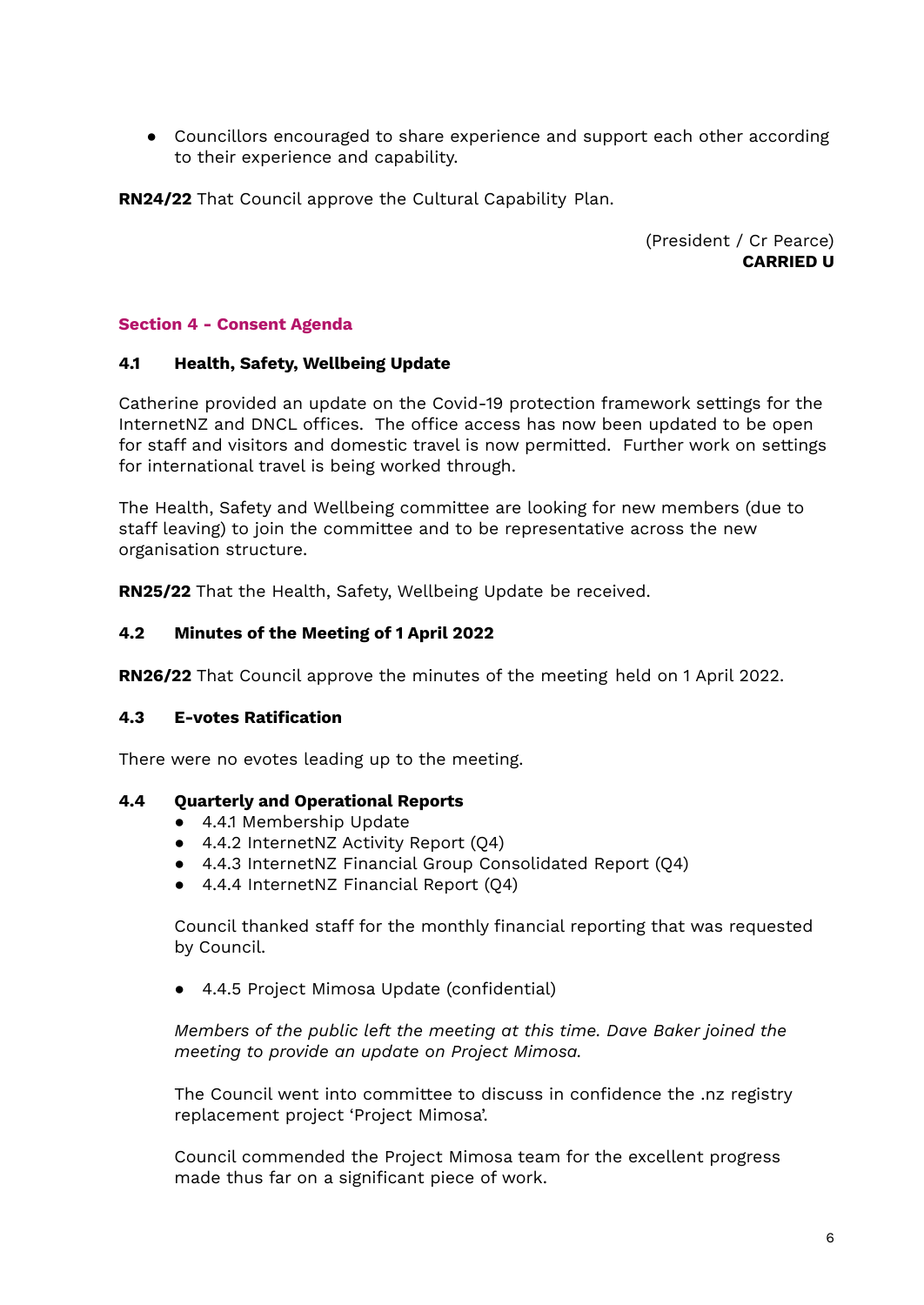● 4.4.6 DNCL Quarterly Reporting (Q4)

**AP11/22** Staff to organise an online dispute resolution demo for Council.

● 4.4.7 Committees Update

### **4.5 Māori Design Group Update** (verbal)

The President and the Chair Cr Lee, Komiti Whakauru Māori, met with the Co-Chairs on 11 May in what is now the regular Co-Chairs meeting. We discussed correspondence received from the Māori Design Group arising from their on hui 26 and 27 April 2022. In this report the MDG provided very helpful advice and recommendations to Council and Te Komiti on the priority areas for strategic focus and advice in the year ahead .Te Komiti will consider this at its next meeting..

**RN27/22** That Council receive the Quarterly and Operational Reports and the Māori Design Group Update.

> Block Consent - Section 4 (Vice President / Cr Montgomery) **CARRIED U**

#### **Section 6 - Other Matters**

### **6.1 CONTINGENCY**

- **6.2 Matters for communication – key messages**
	- **6.2.1 Communications in general**

#### **6.2.2 Upcoming events**

### **6.3 General business**

Council formally acknowledged the work carried out by Cr Lee over the past 9 years, specifically her work in the Te Ao Māori space for Ipurangi Aotearoa.

Council also thanked the Vice President and Cr Montgomery for their tenure on Council.

Chief Executive Recruitment - Andrew and Catherine advised that three agencies have been approached to undertake the recruitment. A recommendation will be made to the CE Review Committee and Council for selection.

Raniera provided an update to the Council with regard that a reviewer has been found for the Systemic Racism Review. This is pending a conversation around the terms of reference and timeframes for this work.